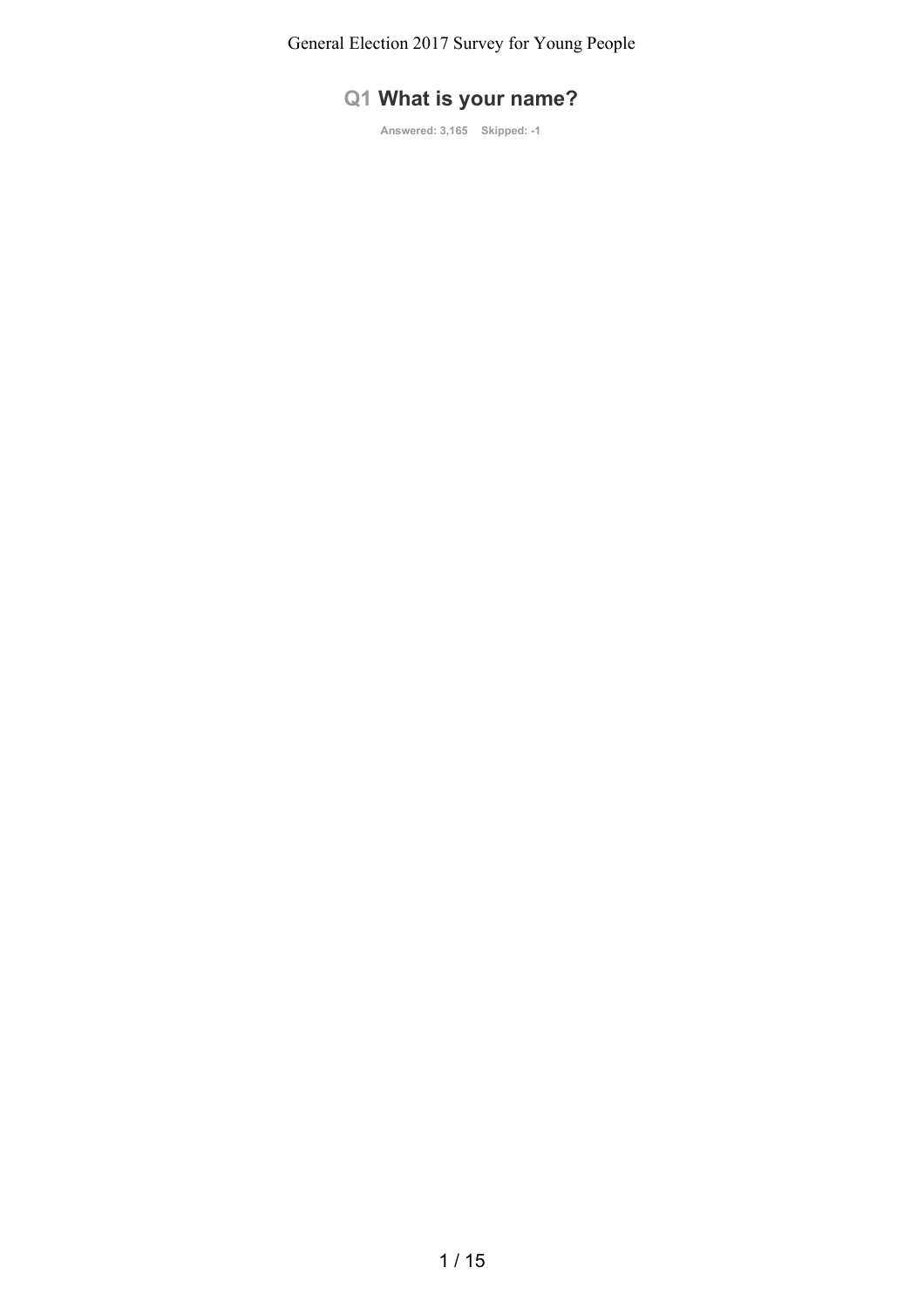# **Q2 What is your e-mail address?**

**Answered: 3,165 Skipped: -1**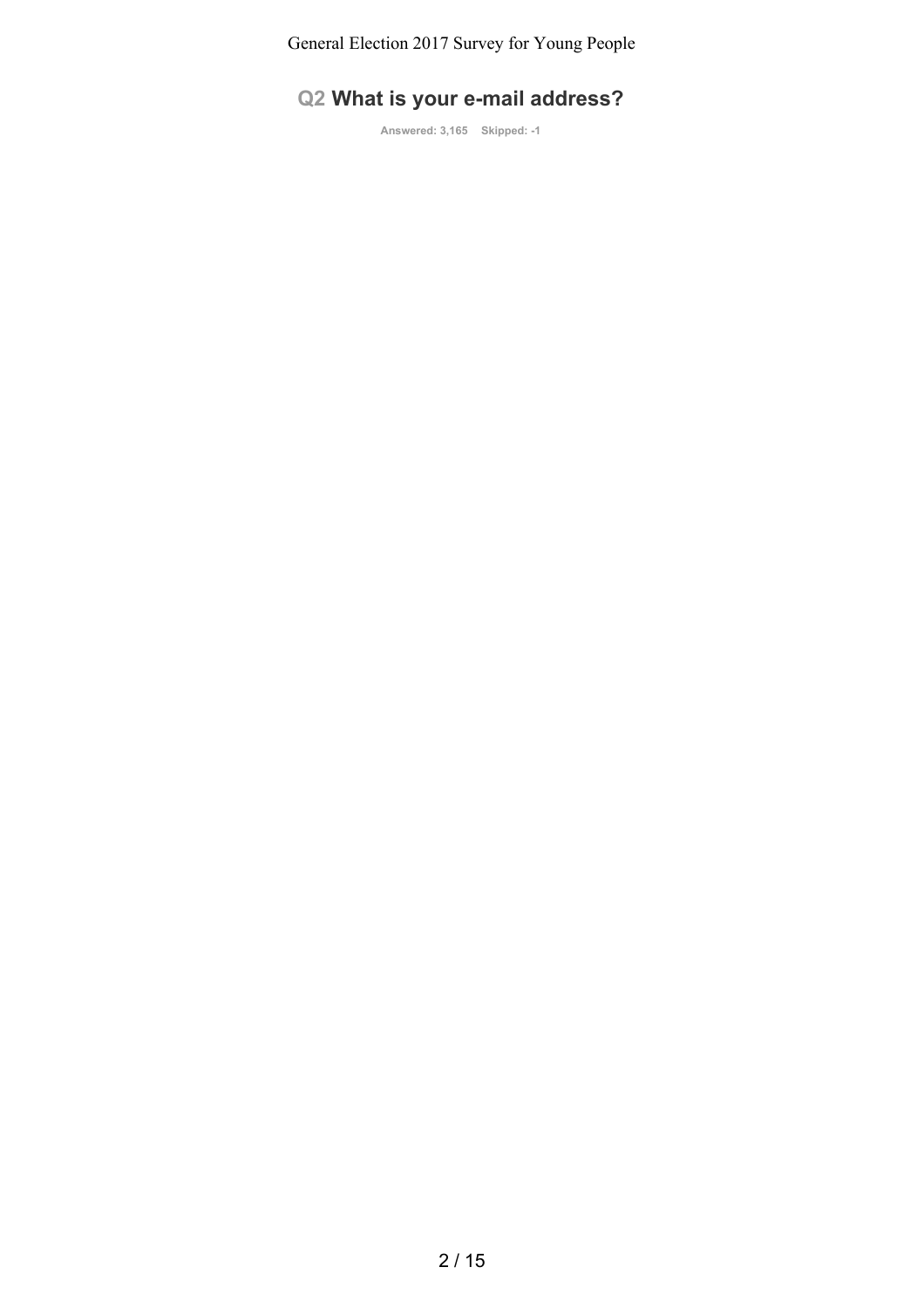

# **Q3 How old are you?**

| <b>Answer Choices</b> | <b>Responses</b> |
|-----------------------|------------------|
| 11                    | 4.27%<br>135     |
| 12                    | 483<br>15.26%    |
| 13                    | 497<br>15.70%    |
| 14                    | 14.91%<br>472    |
| 15                    | 15.07%<br>477    |
| 16                    | 15.01%<br>475    |
| 17                    | 626<br>19.78%    |
| Total                 | 3,165            |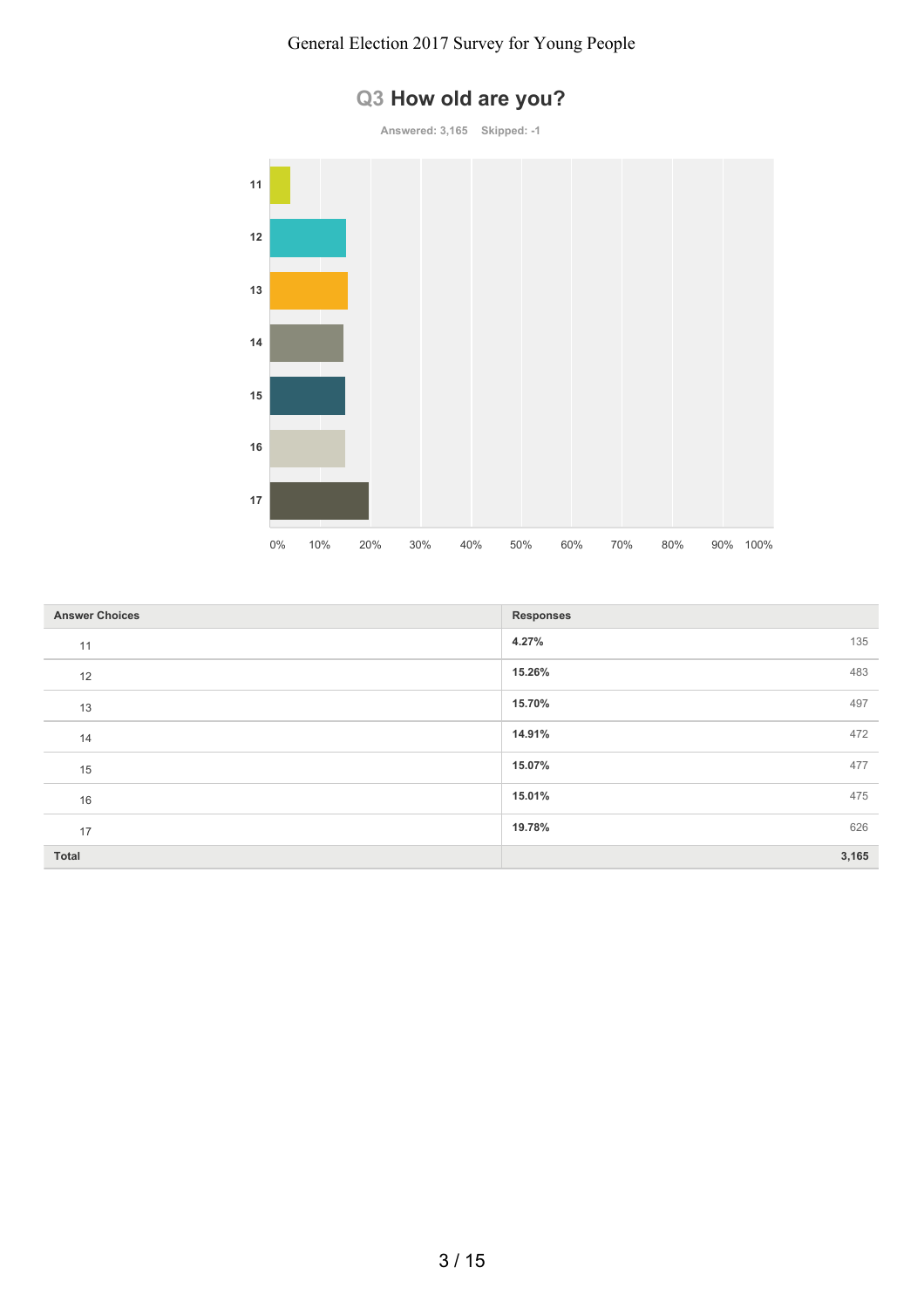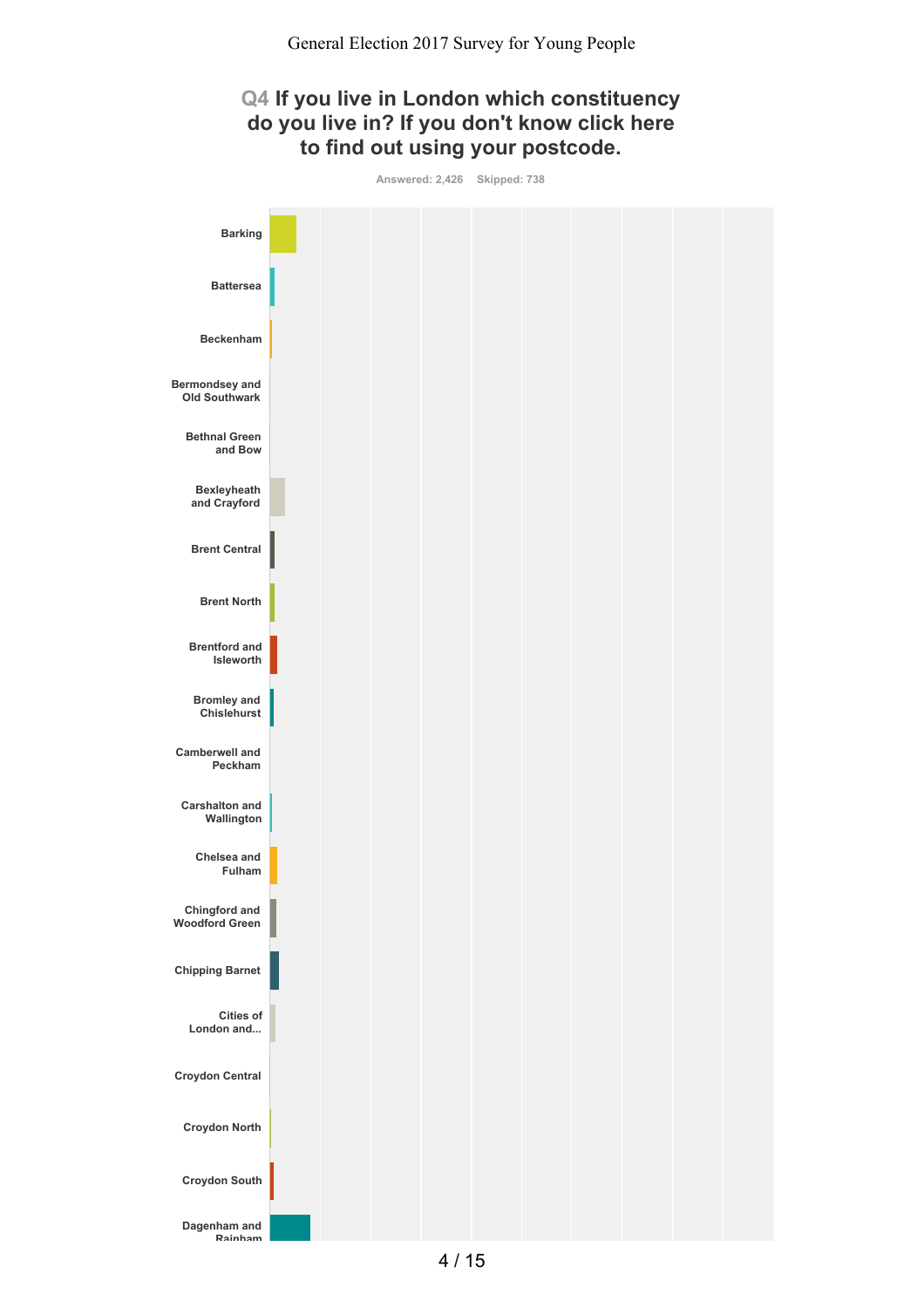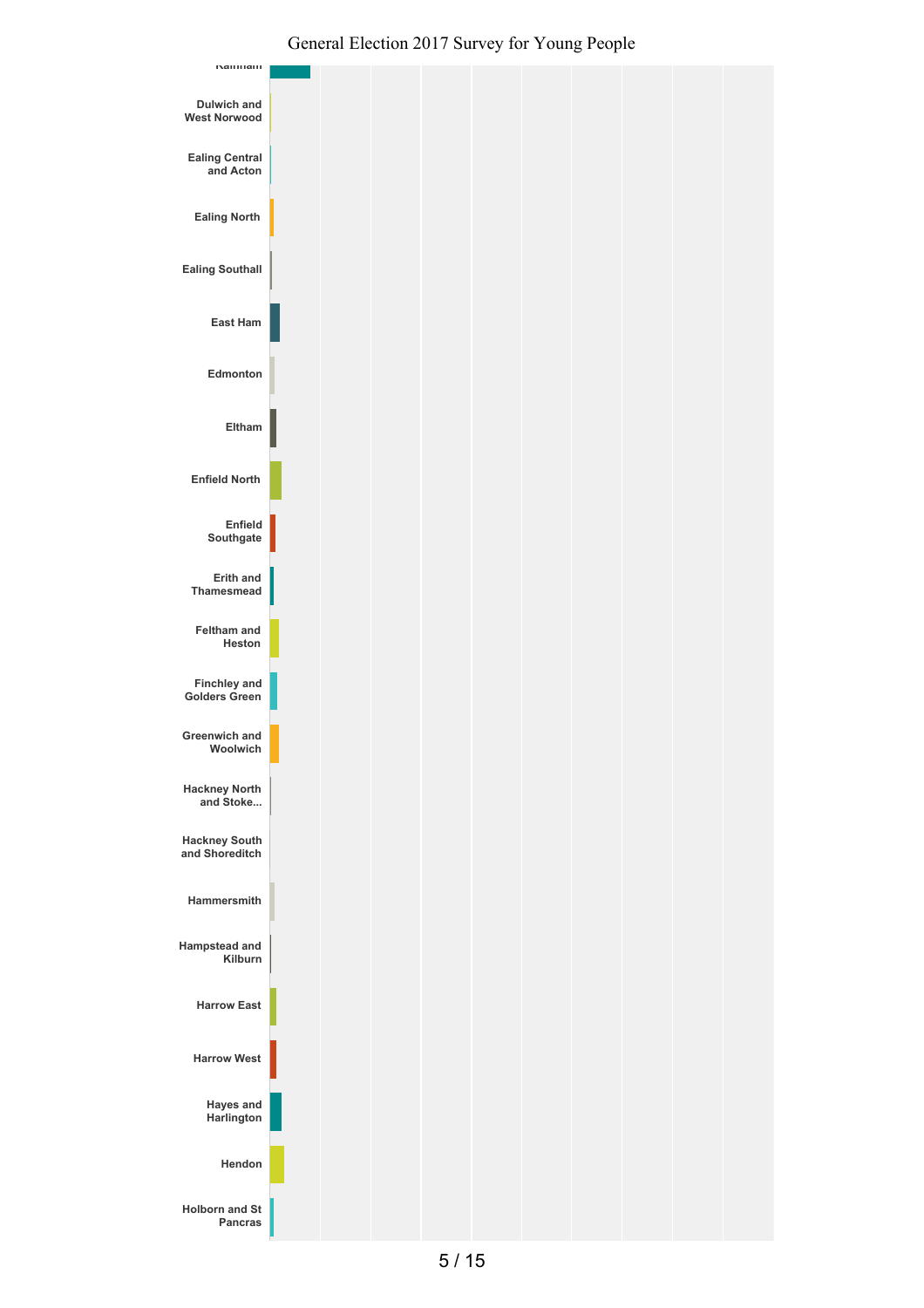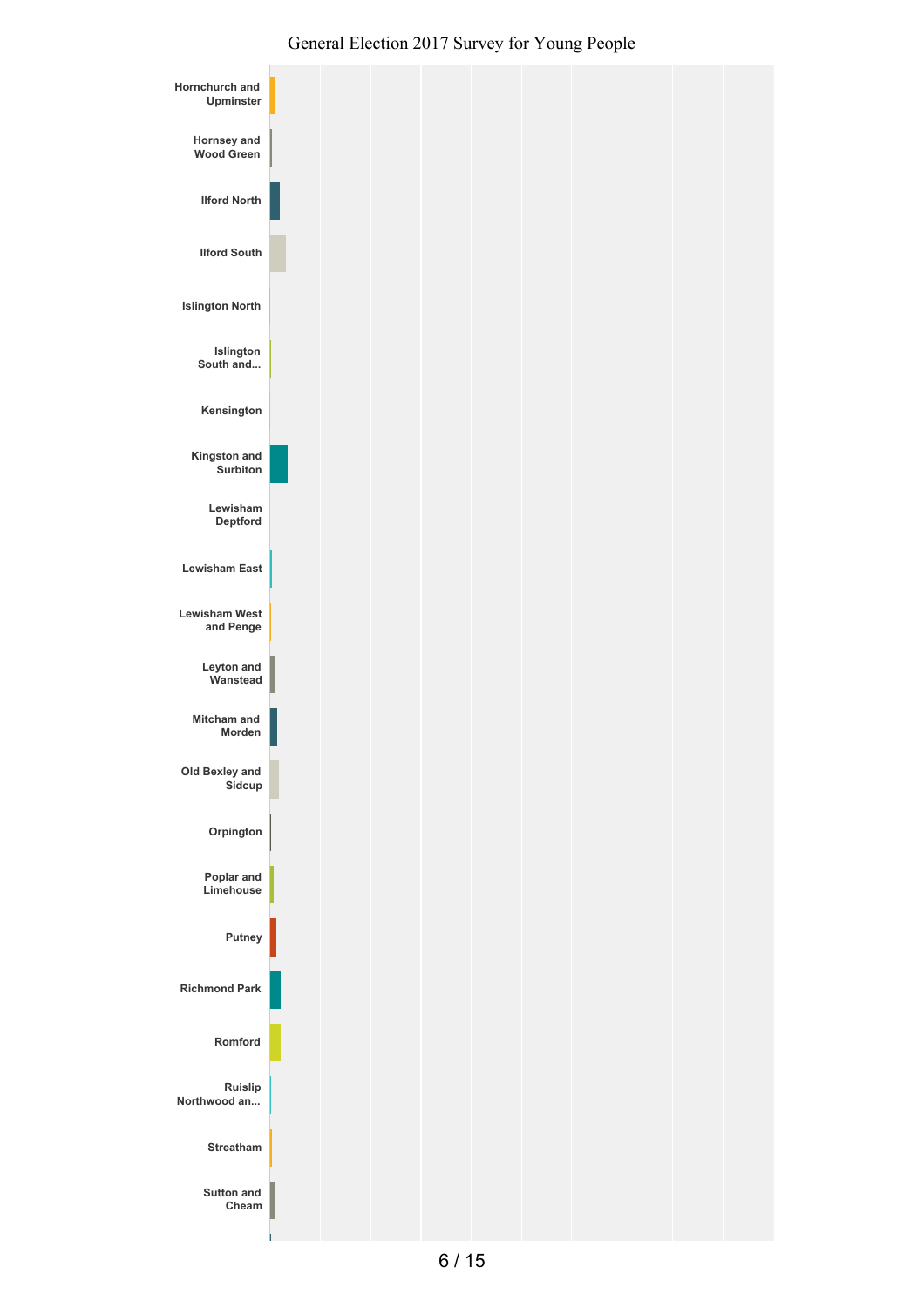

| <b>Answer Choices</b>            | <b>Responses</b> |                |
|----------------------------------|------------------|----------------|
| Barking                          | 5.52%            | 134            |
| Battersea                        | 0.99%            | 24             |
| Beckenham                        | 0.54%            | 13             |
| Bermondsey and Old Southwark     | 0.29%            | $\overline{7}$ |
| Bethnal Green and Bow            | 0.29%            | $\overline{7}$ |
| Bexleyheath and Crayford         | 3.09%            | 75             |
| <b>Brent Central</b>             | 1.11%            | 27             |
| <b>Brent North</b>               | 1.03%            | 25             |
| Brentford and Isleworth          | 1.65%            | 40             |
| <b>Bromley and Chislehurst</b>   | 0.82%            | 20             |
| Camberwell and Peckham           | 0.08%            | $\overline{2}$ |
| Carshalton and Wallington        | 0.54%            | 13             |
| Chelsea and Fulham               | 1.65%            | 40             |
| Chingford and Woodford Green     | 1.53%            | 37             |
| Chipping Barnet                  | 1.98%            | 48             |
| Cities of London and Westminster | 1.24%            | 30             |
| Croydon Central                  | 0.25%            | 6              |
| Croydon North                    | 0.41%            | 10             |
| Croydon South                    | 0.87%            | 21             |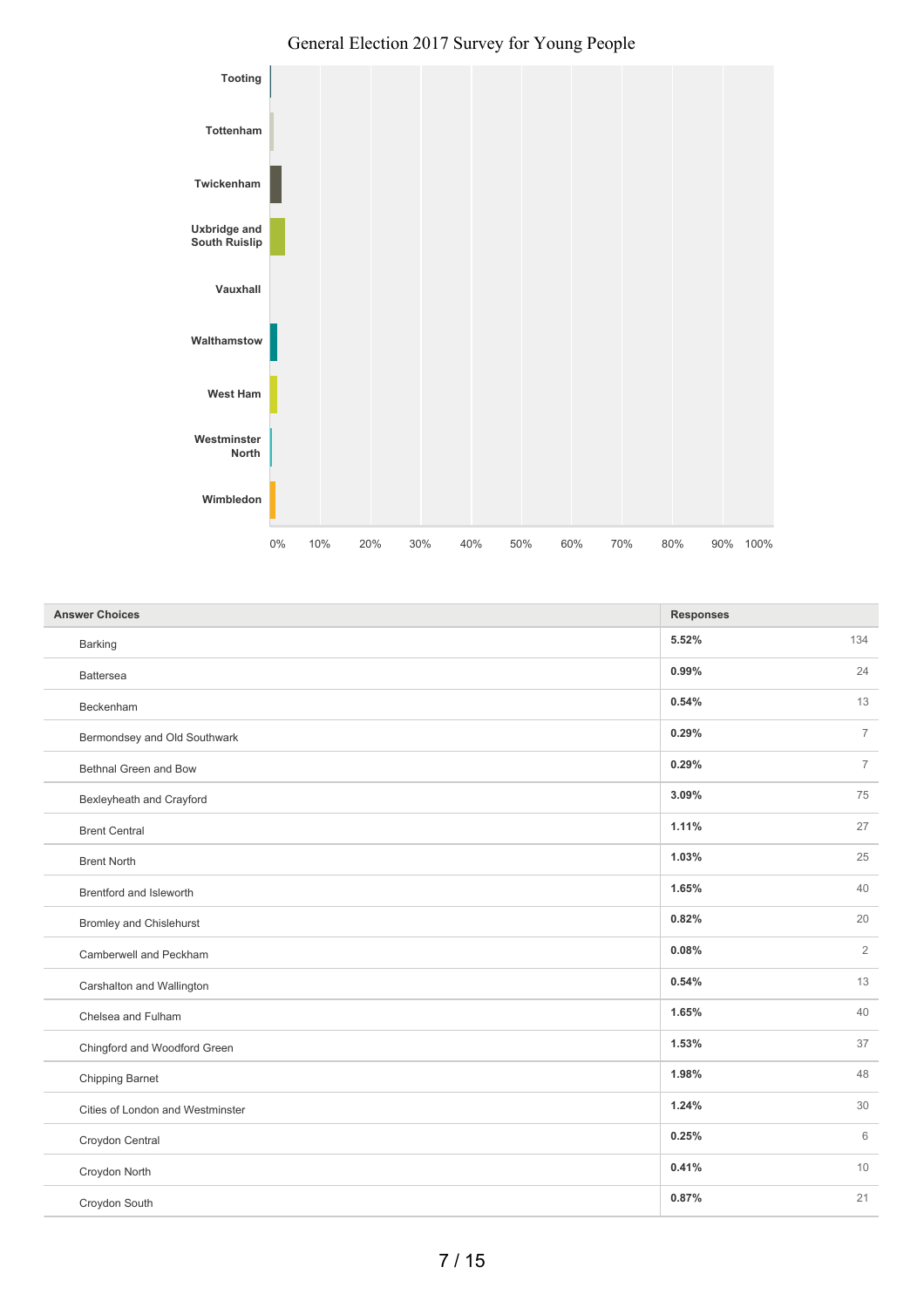| Dagenham and Rainham              | 8.16% | 198                    |
|-----------------------------------|-------|------------------------|
| Dulwich and West Norwood          | 0.37% | $\hbox{g}$             |
| Ealing Central and Acton          | 0.45% | 11                     |
| Ealing North                      | 0.91% | 22                     |
| Ealing Southall                   | 0.70% | 17                     |
| East Ham                          | 2.02% | 49                     |
| Edmonton                          | 0.99% | 24                     |
| Eltham                            | 1.48% | 36                     |
| <b>Enfield North</b>              | 2.43% | 59                     |
| Enfield Southgate                 | 1.28% | 31                     |
| Erith and Thamesmead              | 0.91% | 22                     |
| Feltham and Heston                | 1.98% | 48                     |
| Finchley and Golders Green        | 1.57% | 38                     |
| Greenwich and Woolwich            | 1.94% | 47                     |
| Hackney North and Stoke Newington | 0.41% | 10                     |
| Hackney South and Shoreditch      | 0.25% | 6                      |
| Hammersmith                       | 0.99% | 24                     |
| Hampstead and Kilburn             | 0.45% | 11                     |
| <b>Harrow East</b>                | 1.36% | 33                     |
| <b>Harrow West</b>                | 1.36% | 33                     |
| Hayes and Harlington              | 2.56% | 62                     |
| Hendon                            | 3.01% | 73                     |
| Holborn and St Pancras            | 0.74% | $18\,$                 |
| Hornchurch and Upminster          | 1.32% | 32                     |
| Hornsey and Wood Green            | 0.66% | 16                     |
| <b>Ilford North</b>               | 2.02% | 49                     |
| <b>Ilford South</b>               | 3.34% | 81                     |
| Islington North                   | 0.25% | 6                      |
| Islington South and Finsbury      | 0.37% | $\overline{9}$         |
| Kensington                        | 0.25% | 6                      |
| Kingston and Surbiton             | 3.71% | $90\,$                 |
| Lewisham Deptford                 | 0.29% | $\overline{7}$         |
| Lewisham East                     | 0.54% | 13                     |
| Lewisham West and Penge           | 0.37% | $\mathrel{\mathsf{g}}$ |
| Leyton and Wanstead               | 1.28% | 31                     |
| Mitcham and Morden                | 1.65% | 40                     |
| Old Bexley and Sidcup             | 1.98% | 48                     |
|                                   |       |                        |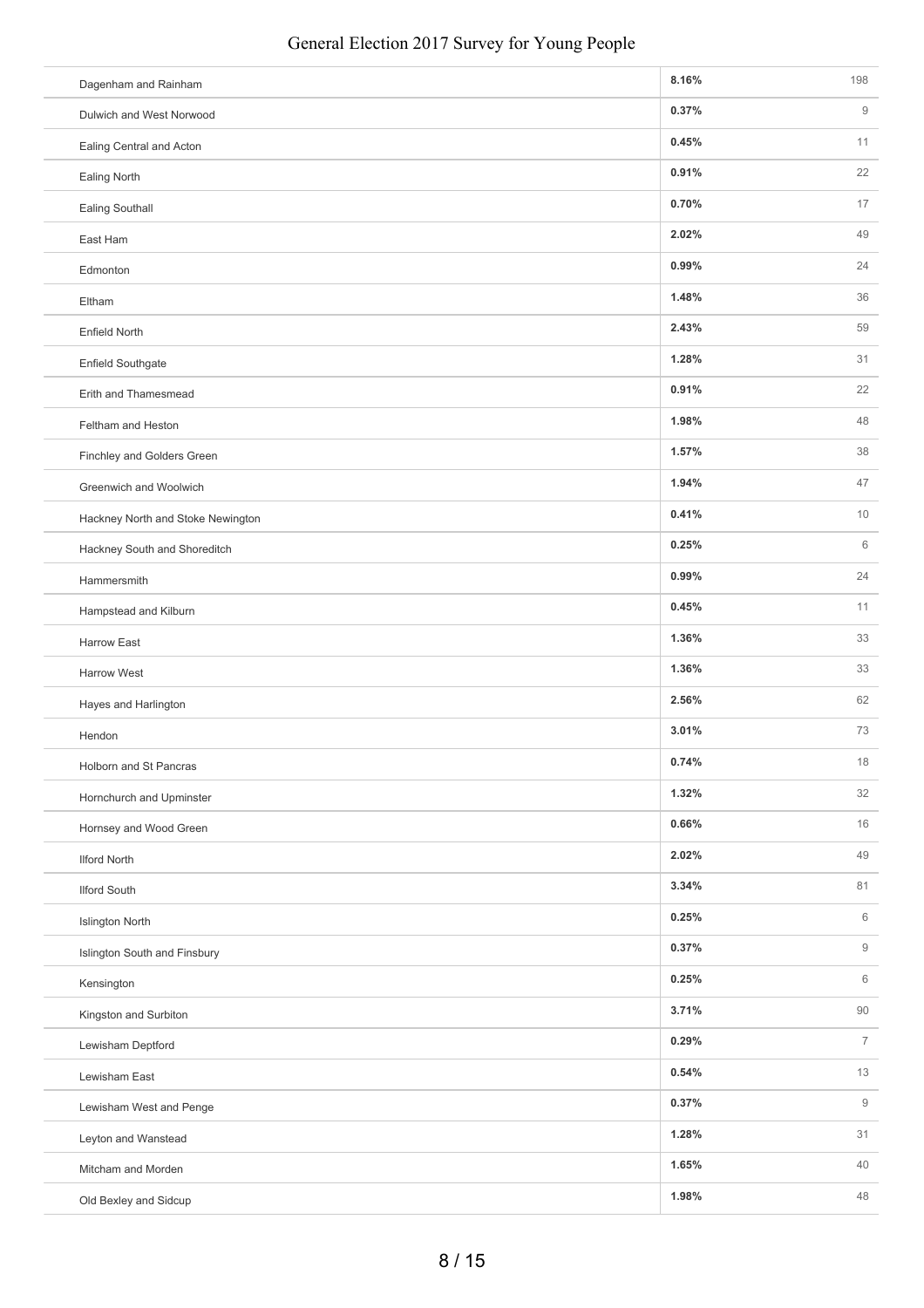| Orpington                    | 0.37% | $\mathrel{\mathsf{g}}$ |
|------------------------------|-------|------------------------|
| Poplar and Limehouse         | 0.87% | 21                     |
| Putney                       | 1.44% | 35                     |
| <b>Richmond Park</b>         | 2.23% | 54                     |
| Romford                      | 2.31% | 56                     |
| Ruislip Northwood and Pinner | 0.45% | 11                     |
| Streatham                    | 0.62% | 15                     |
| Sutton and Cheam             | 1.24% | 30                     |
| Tooting                      | 0.49% | 12                     |
| Tottenham                    | 0.78% | 19                     |
| Twickenham                   | 2.60% | 63                     |
| Uxbridge and South Ruislip   | 3.13% | 76                     |
| Vauxhall                     | 0.08% | $\overline{2}$         |
| Walthamstow                  | 1.73% | 42                     |
| West Ham                     | 1.61% | 39                     |
| <b>Westminster North</b>     | 0.54% | 13                     |
| Wimbledon                    | 1.32% | 32                     |
| Total                        |       | 2,426                  |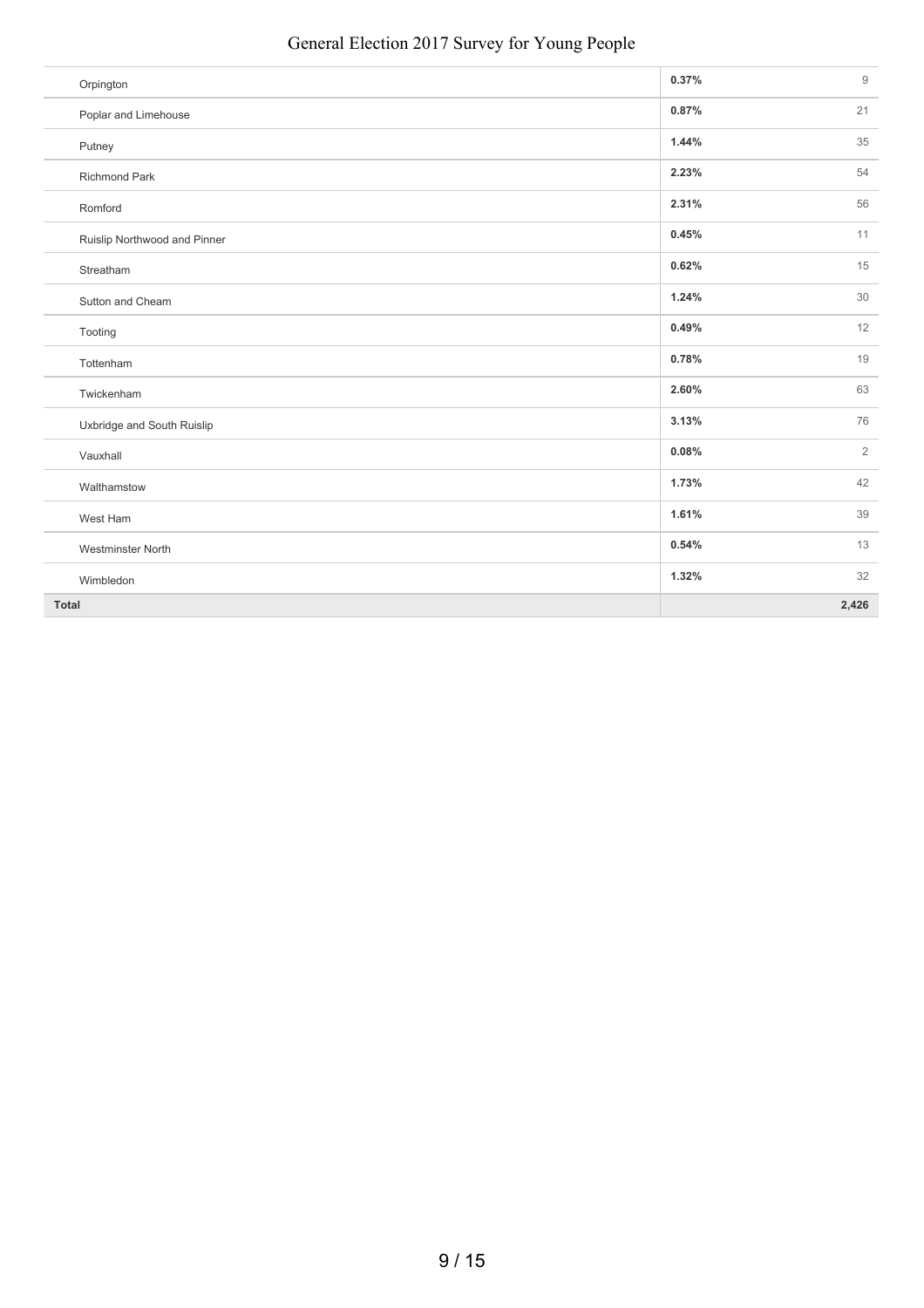

10 / 15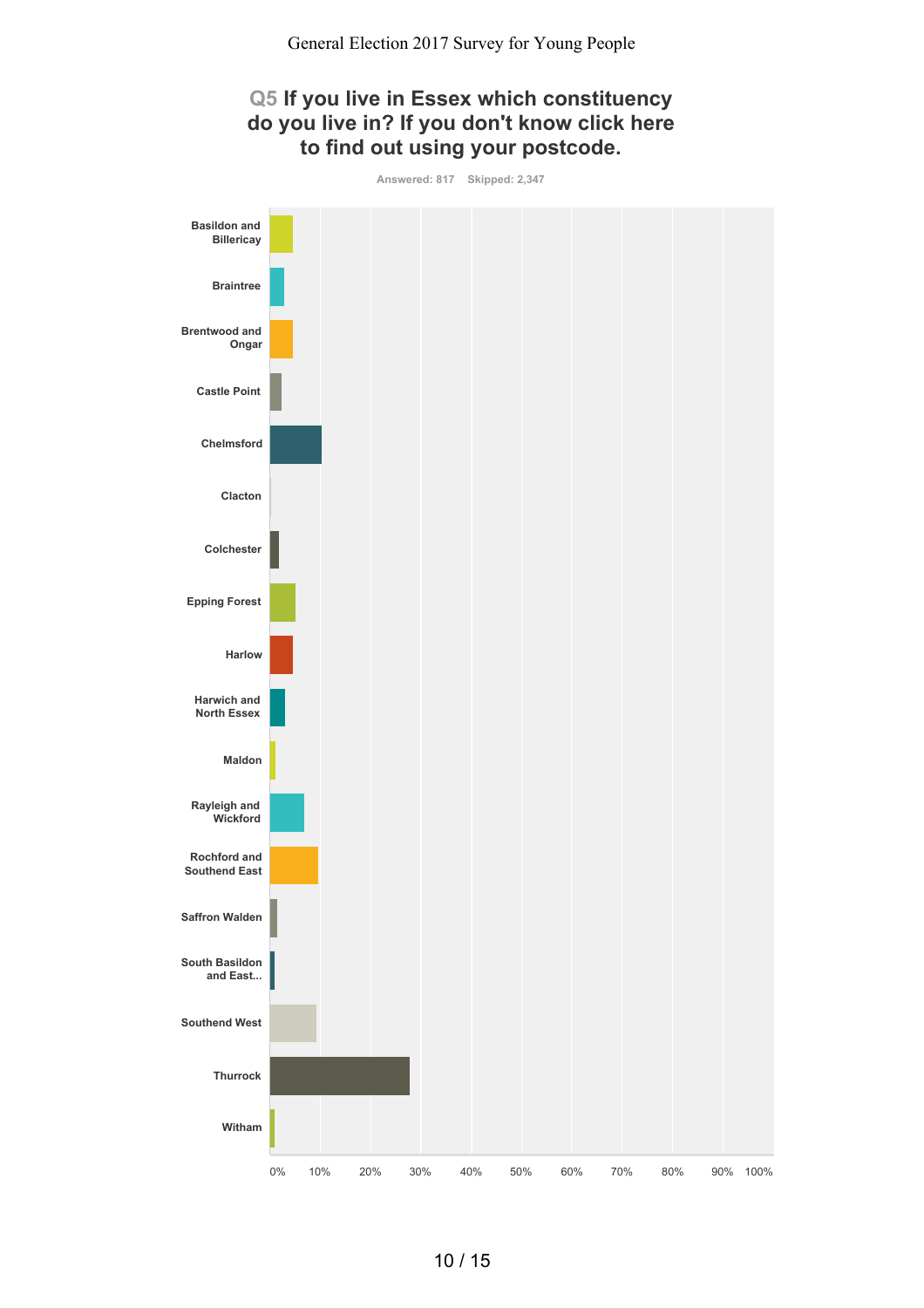| <b>Answer Choices</b>            | <b>Responses</b> |     |
|----------------------------------|------------------|-----|
| Basildon and Billericay          | 4.77%            | 39  |
| <b>Braintree</b>                 | 2.94%            | 24  |
| Brentwood and Ongar              | 4.90%            | 40  |
| Castle Point                     | 2.45%            | 20  |
| Chelmsford                       | 10.40%           | 85  |
| Clacton                          | 0.37%            | 3   |
| Colchester                       | 1.96%            | 16  |
| <b>Epping Forest</b>             | 5.26%            | 43  |
| Harlow                           | 4.77%            | 39  |
| Harwich and North Essex          | 3.18%            | 26  |
| Maldon                           | 1.22%            | 10  |
| Rayleigh and Wickford            | 6.98%            | 57  |
| Rochford and Southend East       | 9.91%            | 81  |
| Saffron Walden                   | 1.59%            | 13  |
| South Basildon and East Thurrock | 1.10%            | 9   |
| Southend West                    | 9.30%            | 76  |
| Thurrock                         | 27.91%           | 228 |
| Witham                           | 0.98%            | 8   |
| <b>Total</b>                     |                  | 817 |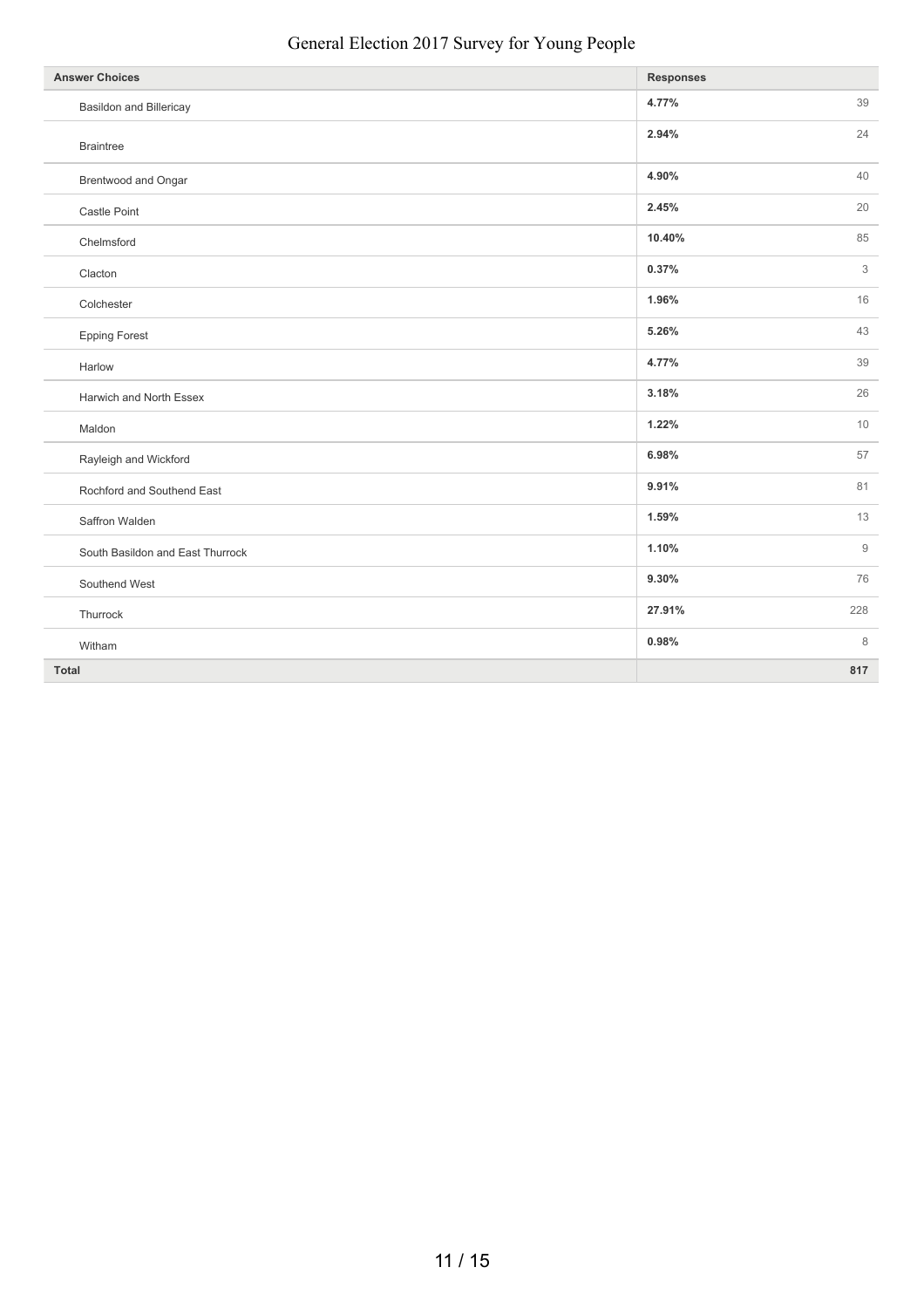

| Q6 Which party would you vote for if you |        |  |  |  |
|------------------------------------------|--------|--|--|--|
|                                          | could? |  |  |  |

| <b>Answer Choices</b>    | <b>Responses</b> |
|--------------------------|------------------|
| Conservative             | 22.53%<br>713    |
| Labour                   | 1,810<br>57.19%  |
| <b>Liberal Democrats</b> | 8.31%<br>263     |
| Green                    | 6.16%<br>195     |
| <b>UKIP</b>              | 3.32%<br>105     |
| Other (please specify)   | 2.50%<br>79      |
| Total                    | 3,165            |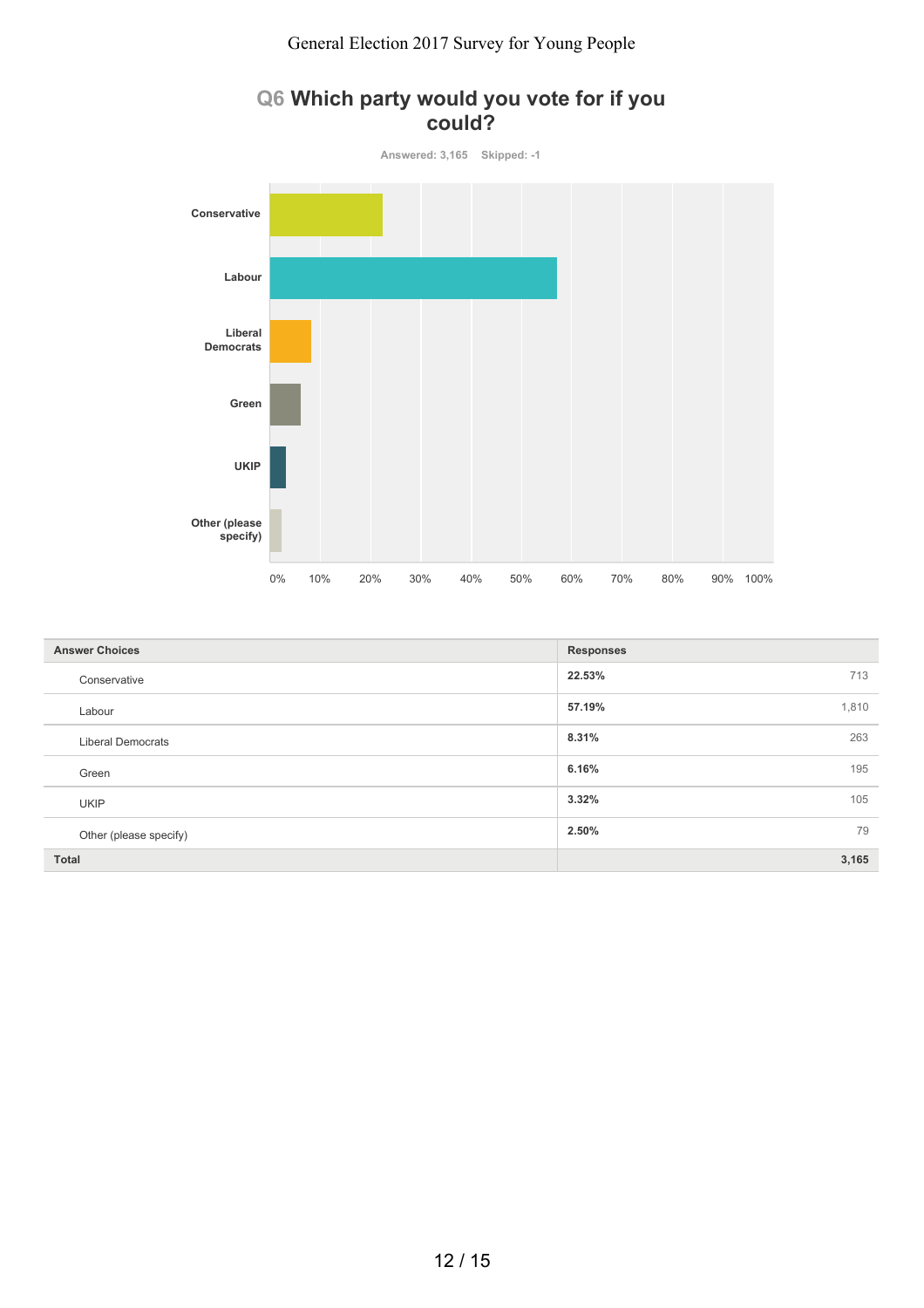

| Q7 Which issues are most important to |
|---------------------------------------|
| you? (click as many as you want)      |

| <b>Answer Choices</b>           | <b>Responses</b> |
|---------------------------------|------------------|
| <b>NHS</b>                      | 2,644<br>83.54%  |
| Education                       | 2,773<br>87.61%  |
| Economy                         | 42.24%<br>1,337  |
| Transport                       | 1,077<br>34.03%  |
| <b>Brexit</b>                   | 1,439<br>45.47%  |
| Employment                      | 58.17%<br>1,841  |
| Training                        | 573<br>18.10%    |
| Immigration                     | 1,227<br>38.77%  |
| Local service like libraries    | 840<br>26.54%    |
| <b>Total Respondents: 3,165</b> |                  |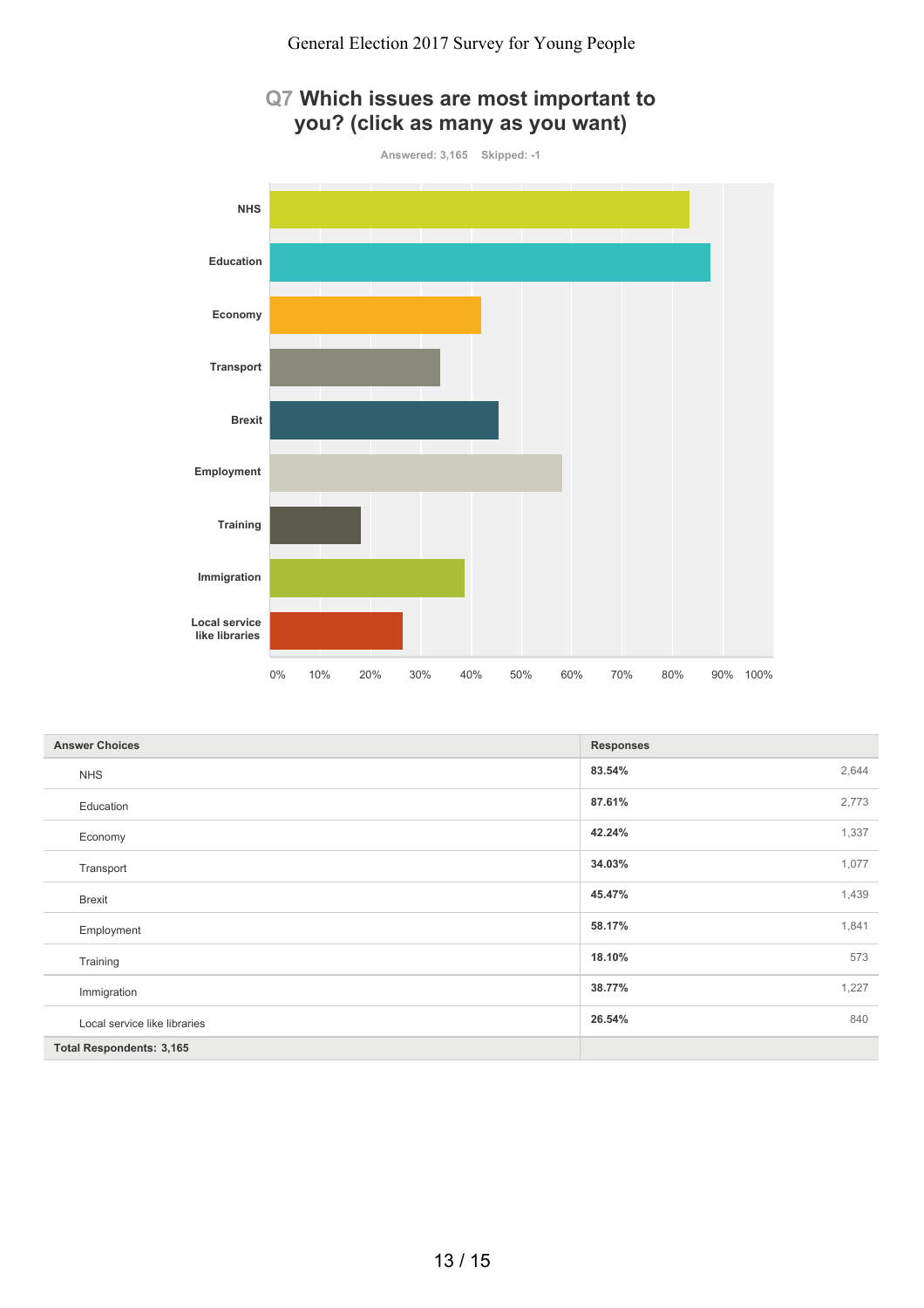## **Q8 Which issues do you think are most important to politicians? (click as many as you want)**



| <b>Answer Choices</b>           | <b>Responses</b> |
|---------------------------------|------------------|
| <b>NHS</b>                      | 1,592<br>50.30%  |
| Education                       | 1,146<br>36.21%  |
| Economy                         | 2,263<br>71.50%  |
| Transport                       | 460<br>14.53%    |
| <b>Brexit</b>                   | 2,553<br>80.66%  |
| Employment                      | 1,127<br>35.61%  |
| Training                        | 298<br>9.42%     |
| Immigration                     | 2,177<br>68.78%  |
| Local services like libraries   | 239<br>7.55%     |
| <b>Total Respondents: 3,165</b> |                  |